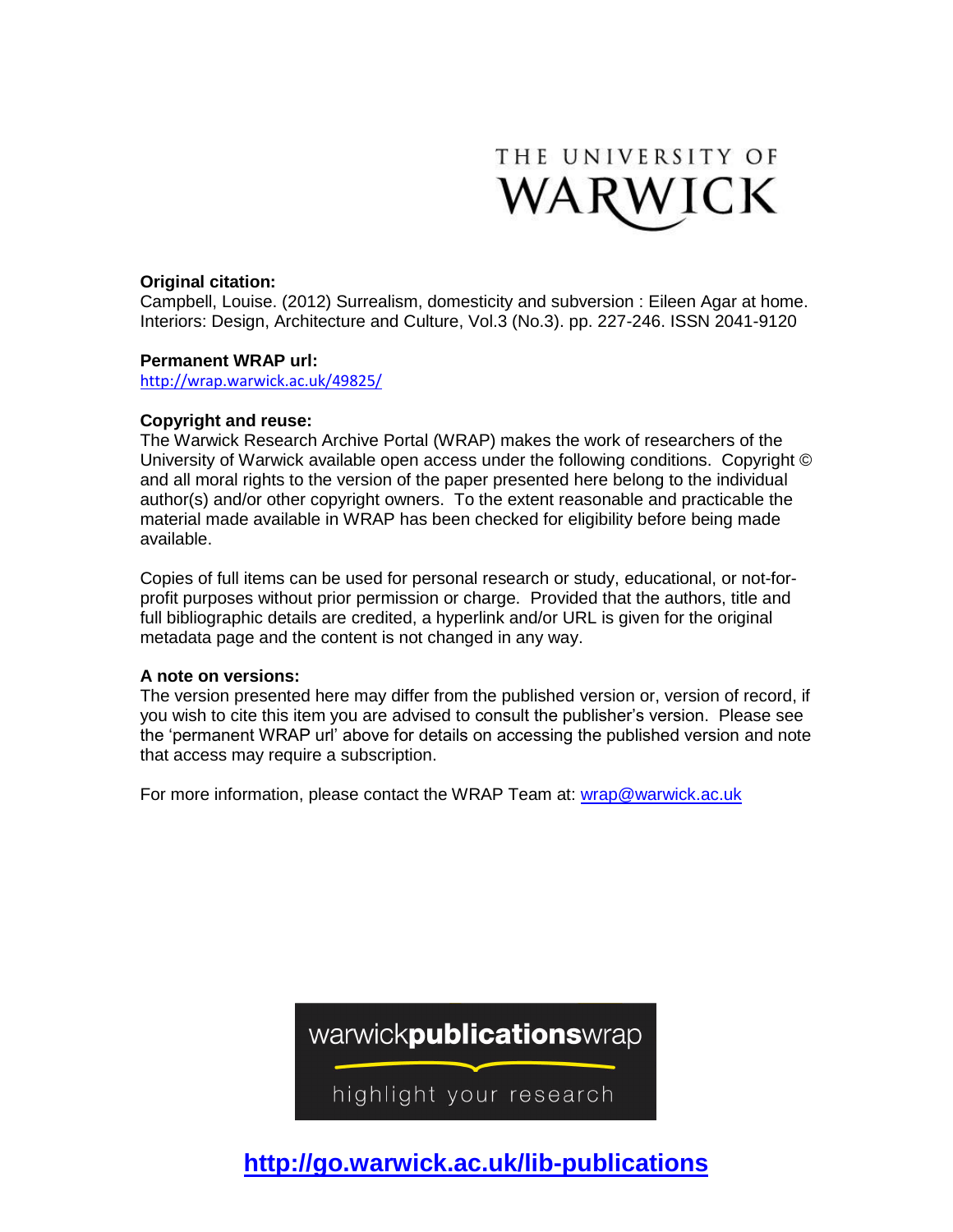# **Eileen Agar at Home: Domesticity, Surrealism, and Subversion**

# **Louise Campbell**

ABSTRACT *This article examines the work of Eileen Agar, one of several women to participate in the 1936 London International Surrealist Exhibition, as a patron of modern design and an originator of remarkable assemblages, costumes, and interiors. In 1932, Agar, a wealthy, Slade-trained painter and patron of the arts, took possession of a London studio flat remodeled for her by the architect Rodney Thomas. This place - customized by Agar later that decade - was instrumental in Herbert Read's decision to include her in the exhibition. The decor of Agar's studio flat, with its dense mosaic of images and objects, contrasted with approaches to interior decoration in 1930s England and embodied a critique of both old and new modes of domesticity. This article suggests that the domestic interior, with its Victorian associations of privacy and family life, a place redolent of hidden secrets, was of great interest to English*

Louise Campbell is Professor in the History of Art Department, University of Warwick, and is a specialist in late nineteenth- and twentieth-century architecture. She has published widely on British architecture and modernism, public art in the postwar period, and the studio environment in England and France in the nineteenth and twentieth centuries. She holds a Senior Fellowship from the Paul Mellon Centre for Studies in British Art for 2011-12 in order to complete a book on artists' habitats in the twentieth century. [L.E.M.Campbell@warwick](mailto:L.E.M.Campbell@warwick.ac.uk) [.ac.uk](mailto:L.E.M.Campbell@warwick.ac.uk)

> Interiors Volume 3, Issue 3 pp 227-246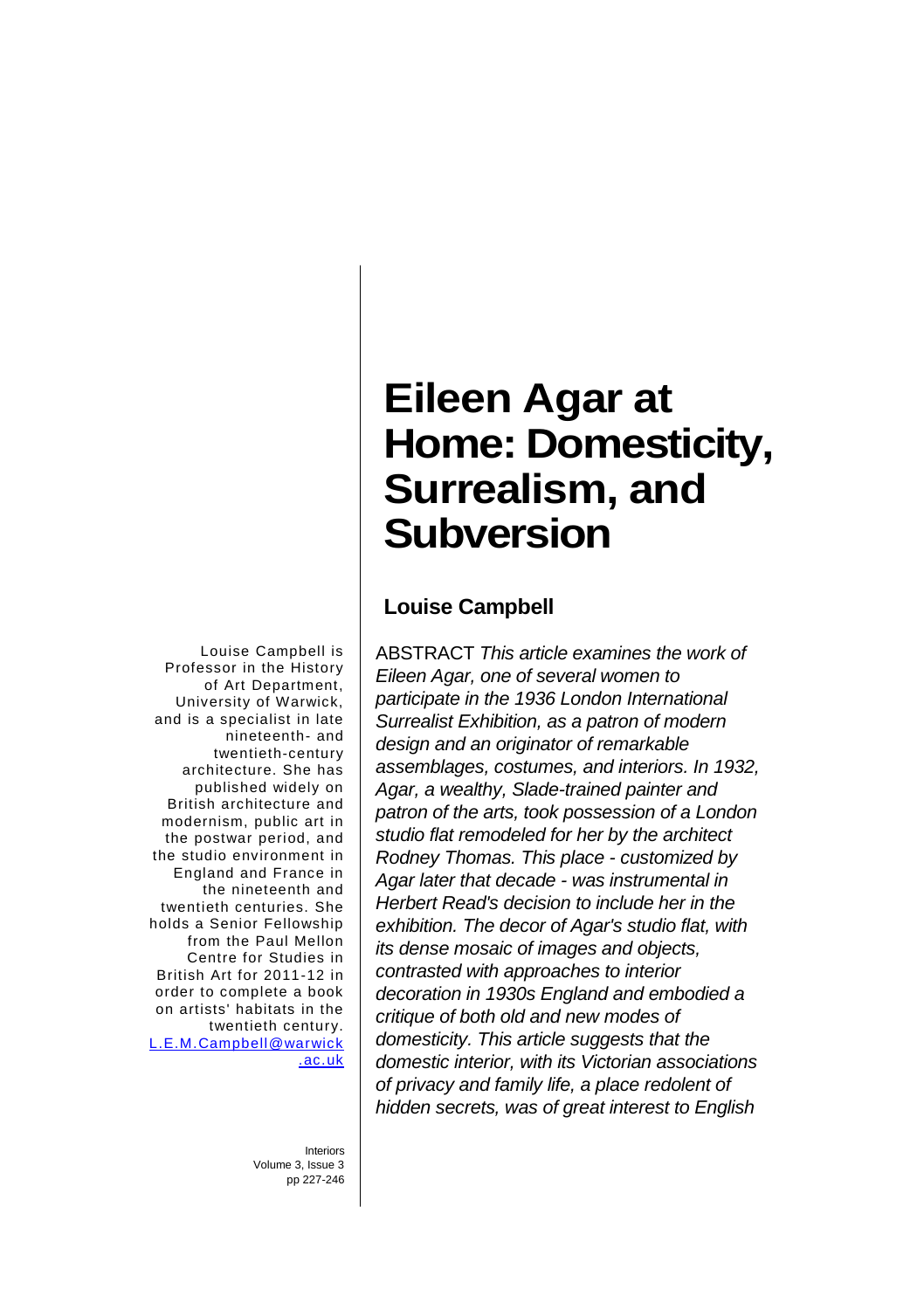*Surrealists. It also explores the ways in which Agar - an upper-class beauty whose participation in the Surrealist exhibition fascinated the press - deftly took advantage of the publicity she attracted in order to parody the preoccupation of the contemporary debutante and society hostess with furnishing, dress, and entertaining, and to provide a subversive reconfiguration of it.*

KEYWORDS: Surrealism, women and fashion, domestic interior, Eileen Agar, the Surrealist studio, modernist design, Rodney Thomas

## **Introduction**

Herbert Read's provocative essay of 1935 entitled "Why the English Have No Taste" suggested that the Industrial Revolution and Protestantism had encouraged a utilitarian approach to the arts. Capitalism had blighted taste and morals worldwide, suggested Read, but in England — when combined with pressure to conform to a bourgeois norm — it produced an indifference to art and resistance to ideas. While enjoying the material benefits of capitalism in abundance, the English paid for this in a degraded physical environment and in what Read termed the "death of the spirit." The English home, he wrote, demonstrated in its full horror a national obsession with goods and social convention (Read 1935, 1938). Read's essay, published in the Parisian magazine *Minotaure,* provides a starting point for considering the links between Surrealism and architecture, particularly interior architecture. Recent exhibitions devoted to Surrealism and design have tended to focus on examples from France (Wood 2007; Alison 2010). This article suggests that, in interwar England, with its deep divisions of class, wealth, and privilege, architecture and design assumed a different and arguably greater significance. The extraordinary work commissioned by Edward James for his London home and for Monkton, the Sussex shooting lodge transformed by Dail and the architects Christopher Nicholson and Hugh Casson, is well documented (Coleby 1998; Wood 2007: 205-12). Far less well known is the architectural patronage of the artist Eileen Agar, and the way in which her work and living space facilitated her entrée into Surrealist circles and had a lasting impact on her subsequent career (Figure 1). This article uses archival sources to reconstruct the habitat of Agar, and considers reactions to it in terms of the myths of creativity current in Surrealist circles, the reception of Surrealism by an English public, and the wider significance of the domestic interior in 1930s England.

## **Modern Women, Modern Art**

Agar belonged to the generation of women who had gained the vote in 1918 but who, until the Equal Franchise Act of 1928, were not able to use it until they reached the age of 30. The art world mirrored such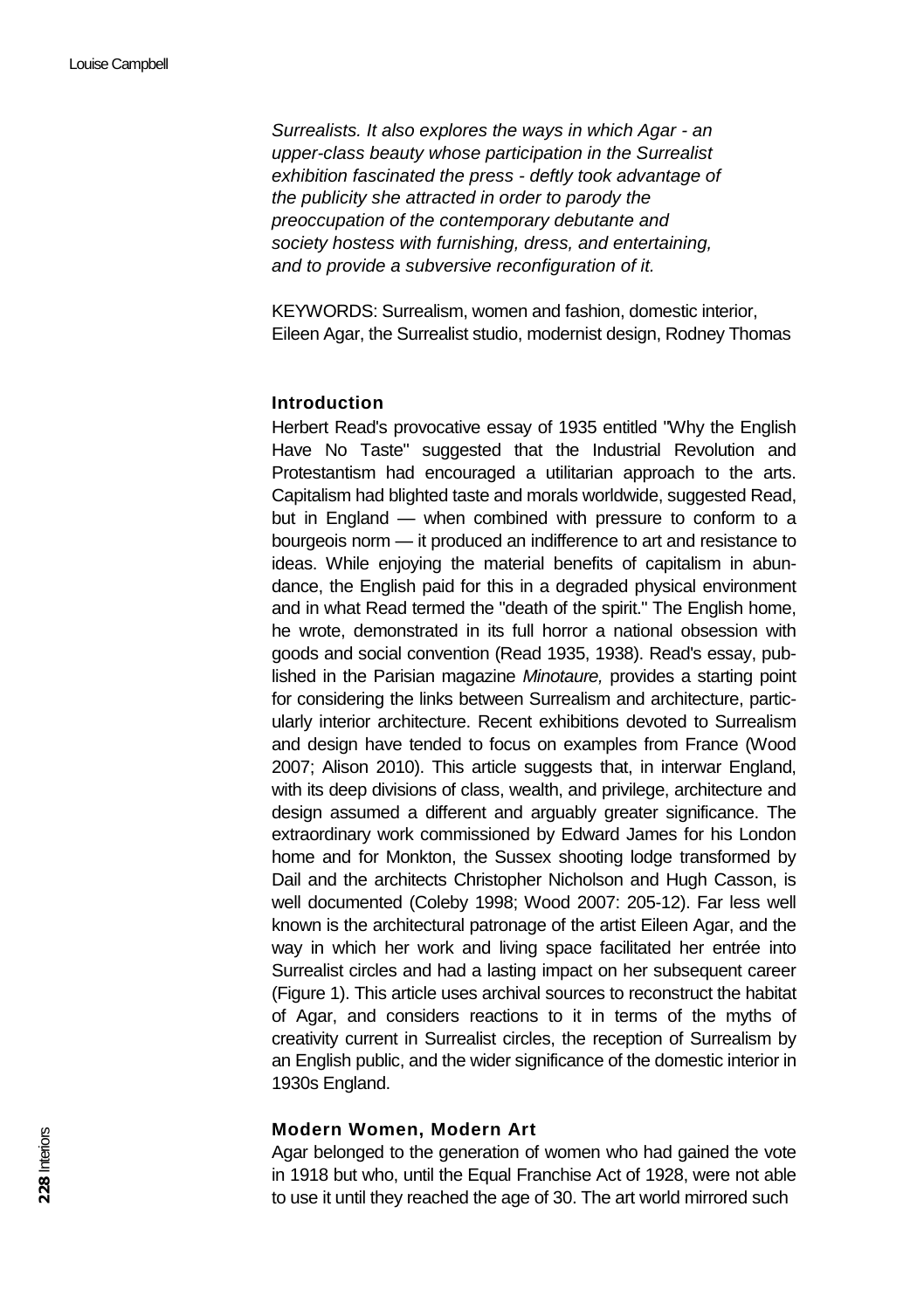#### **Figure 1**

Exhibitors at the International Surrealist Exhibition, London, 1936 (from: Agar 1988). Agar is seated in the center of the front row.

anomalies. The Royal Academy was slow to respond to increasing numbers of female students and practicing artists in the 1920s. Despite the conspicuous showing of women at the 1921 Summer Exhibition (the so-called Flapper Academy), it was 1927 before Laura Knight — although enjoying enormous success — was made an Associate of the Royal Academy and 1936 before she was elected a full Academician (Deepwell 2010: 105-9). In contrast to this slow recognition, women were successfully laying claim to many professions closely connected with the home — housing reform, social work, and interior design. Meanwhile, starting with the introduction of a gossip column in the *Sunday Express* in 1926, there was close scrutiny of society figures, details of whose clothes, activities, and homes featured in the popular press (Ross 2003: 41). It was during these very years that Agar matured as an artist. And it is in the light of the reconfigured relationship between the private and the public arena that her habitat should be viewed, a habitat which suggests that some women artists regarded the legacy of the Victorian home with as critical an eye as novelists like Ivy Compton-Burnett, and proposed a different kind of framework in which to conduct their lives (Light 1991).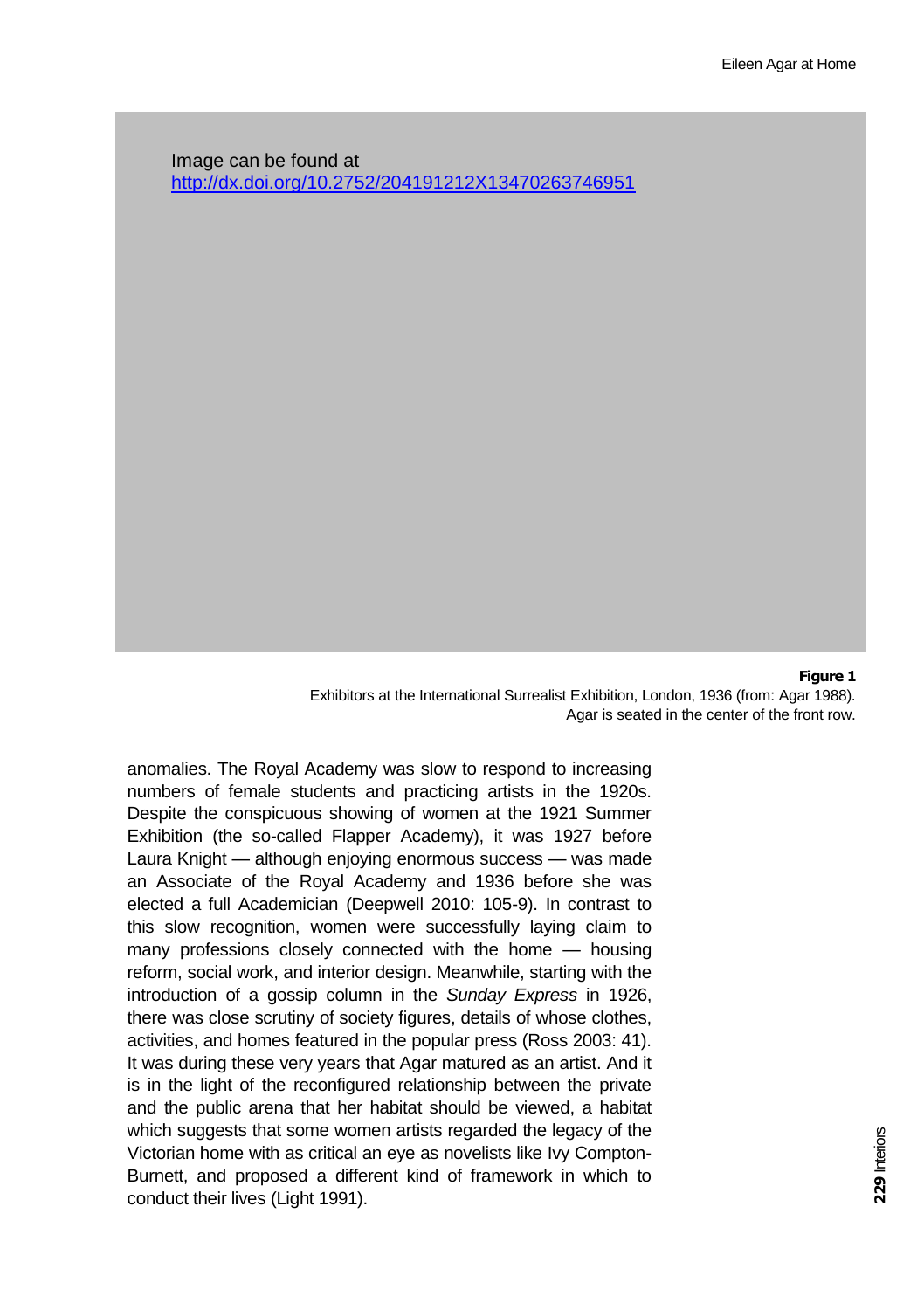The design, decoration, and arrangement of Agar's home which was also of course her workplace — reveal the diversity of her practice, her nuanced engagement with modernist design, and the theatricality which accompanied Surrealism's introduction to the English public. Agar's studio flat belonged to the privileged genre of the artist's studio home, something that had been the hallmark of the successful artist in Britain since the 1870s (VValkley 1994). Agar had the confidence conferred by her wealth and social position to commission an architect, to work with him, and then to customize and adapt his design in order to create an environment appropriate to her artistic practice. The commission was part of Agar's patronage of the arts, which included giving funds to Leon Underwood to enable him to travel to the United States in 1925 and subsidizing the publication of *The Island,* a magazine devoted to art and literature, in 1931 (Neve 1974: 91, 133). Agar's flat provided a place for the private delectation of a collection of objects as well as a venue for meetings and social events, a dualism that Fijalkowski suggests was an important aspect of the Surrealists' use of architecture, providing both a space of poetic encounter and a social space (Fijalkowski 2005: 19, 21).

Agar was born in 1899 in Argentina, one of the three daughters of a successful Scottish businessman, and came to live in England with her family when her father retired in 1911. Agar's parents envisaged no career for their daughter, but were persuaded to let Agar attend the Byam Shaw School of Art, then Leon Underwood's Brook Green Academy, and finally in 1921-4 the Slade School of Art (Simpson 2000: 89). Although she disliked the academic nature of teaching at the Slade, she found there the courage to leave her parents' house in Belgrave Square for a flat in Chelsea in 1924. The Slade also introduced her to a fellow student, Robin Bartlett, whom she married in 1925. On her father's death that year, Agar inherited an annual income of £1,000, allowing her to cut free of Bartlett and to go to Paris in 1927 to study art, accompanied by a new partner, the Hungarian writer and editor Joseph Bard.

In Paris, Agar took painting lessons with Frantisek Foltyn, a Czech-born artist who had made an intensive study of Cubism (Agar 1988: 85). Foltyn belonged to a loose group of abstract artists who exhibited with Mondrian, Hans Arp, and Sophie Taeuber, and joined the group Cercle et Carre in 1930 and Abstraction-Creation in 1934 (Simpson 2000: 34 n.14). Women were made welcome in this circle, which included the Englishwomen Winifred Nicholson, Marlow Moss, and Marjorie Watson-Williams, alias Paule Vezelay (Derouet 1987: 167-73; Nicholson 1987: 105-6). What little survives of Agar's work from this period suggests that, despite her subsequent identification with the Surrealists, her affiliation in Paris lay not with them but with the abstract artists. This helps to make sense of the environment into which she moved on her return to London in 1930.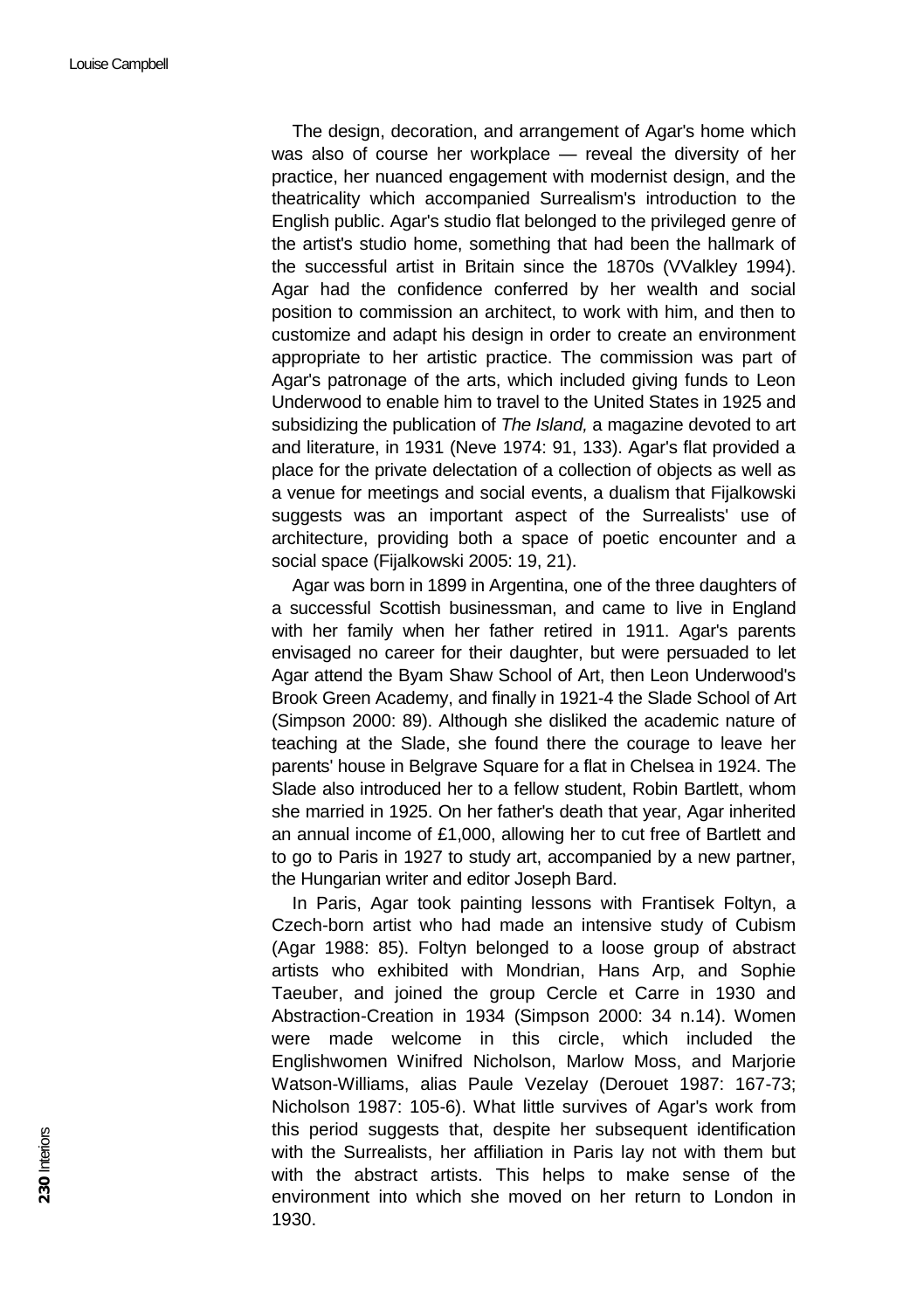## **Design for Living**

Agar asked Rodney Thomas, an architect whom she had met at the Slade, to remodel two flats in a Victorian building in Bramham Gardens, Earl's Court, for herself and Joseph Bard. Bard, like Agar, had recently extricated himself from a bad marriage and this arrangement allowed them to live in close proximity while retaining a measure of autonomy. She recalled: "Neither of us liked being too much on top of each other, but the right porcupine distance is not always easy to achieve" (Agar 1988: 84). Agar characterized Thomas's approach as rational, concerned with compact, economical solutions and emphasizing function and structure as a means of liberating the dwelling from ornament (Agar 1988: 41-2). Thomas had trained with his uncle, the architect Brumwell Thomas, and supplemented this with classes at the Bartlett School of Architecture, from which he occasionally escaped to attend drawing classes at the Slade. An admirer of Le Corbusier, Thomas communicated his enthusiasm to Agar and brought to the commission a highly original approach to materials (Williams 1995: 41-50). Through Bard's friendship with Adolf Loos, then living in Paris, Agar encountered the new architecture and the distinctive studio houses that Corbusier, Lurcat, and Mallet-Stevens built for artists in that city during the 1920s (Delorme 1987). Foltyn and the Abstraction-Creation group may also have led her to the remarkable house at Meudon designed by Sophie Taeuber, whose robust stone exterior contained studios for Taeuber and her partner Hans Arp (Jaeger 2007: 54-61). On Agar's return to London, Thomas introduced her to a circle of people interested in modern design — Ashley Havinden and Edward McKnight Kauffer, who worked at Crawford's sparkling advertising agency designed by Frederick Etchells 1929-30, and Wells Coates, who completed the streamlined Special Effects studio interior at Broadcasting House in 1932 (Havinden et al. 2003: 59).

At Bramham Gardens, Bard's flat, tucked under the eaves of the building, comprised a bed-sittingroom and kitchen-diner. The bedsittingroom was fitted with a built-in divan bed, shelving, and highlevel cupboards with distinctive peg-like knobs as handles (Figure 2). The dining recess contained a banquette seat curved to fit against an internal wall with a backlit false window, an oval table surfaced in white linoleum and supported on four raked trapezoidal forms set into a black lacquered oval base, and a sideboard with a top surface covered with white rubber (Williams 1995: 44). The contrasts of color and texture (matt linoleum and rubber, glossy lacquered hardwood, hand-woven textiles for seat covers, cushions, and bedspread, and reflective chrome for door handles), the gentle play of curves, and the complex shapes of the dining table suggest the architect's powerful sculptural imagination. It was also a witty response to the brief of a twentieth-century bachelor's dwelling.

Agar's own flat, on the floor below, had larger, higher rooms: a studio-living room, a bedroom, and a kitchen-diner. Her studio had

 $\frac{2}{0}$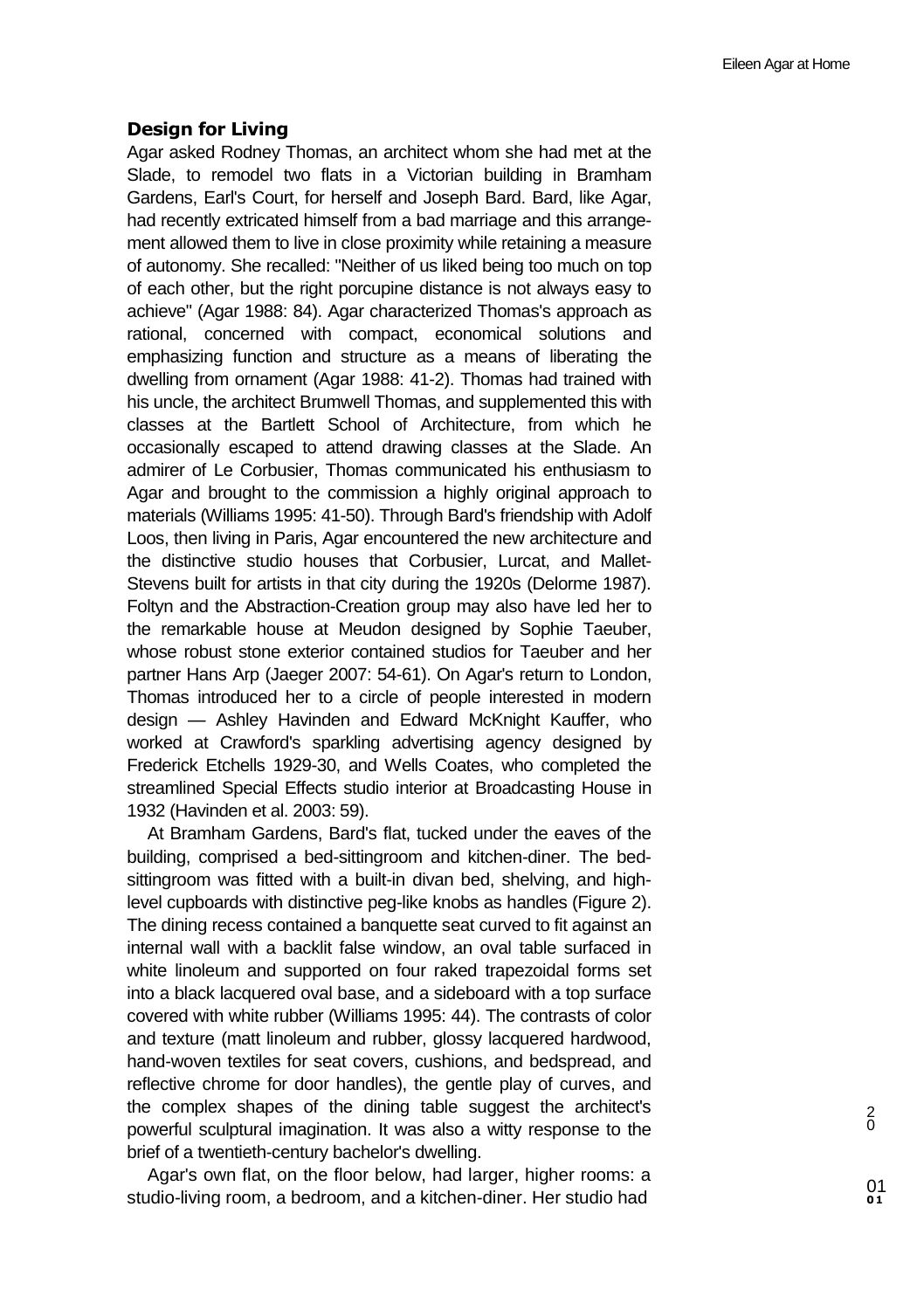**Fi gu re 2**  Bed-sittingroom for Joseph Bard, 47 Bramham Gardens, London, 1930-2; architect: Rodney Thomas (RIBA Library Photographs Collection). Interior destroyed.

built-in furniture around three walls. A work table under the window was flanked by mahogany drawers and cupboards; against the opposite wall was an upholstered banquette with a rack for canvases and storage shelves above (Figure 3). At right angles was a fireplace with a clock set into the wall above it. The division between living space and workspace was marked by a vertical strip of smoked mirror glass set into the wall, like a pilaster. Pale walls and flooring and a minimum of freestanding furniture enhanced the size of the room. Concealed light fittings above and beneath the canvas store washed the ceiling with light, and suspended from the ceiling was an enormous adjustable lamp of the kind used in operating theaters. A light fitting set into the wall illuminated the Roman numerals marking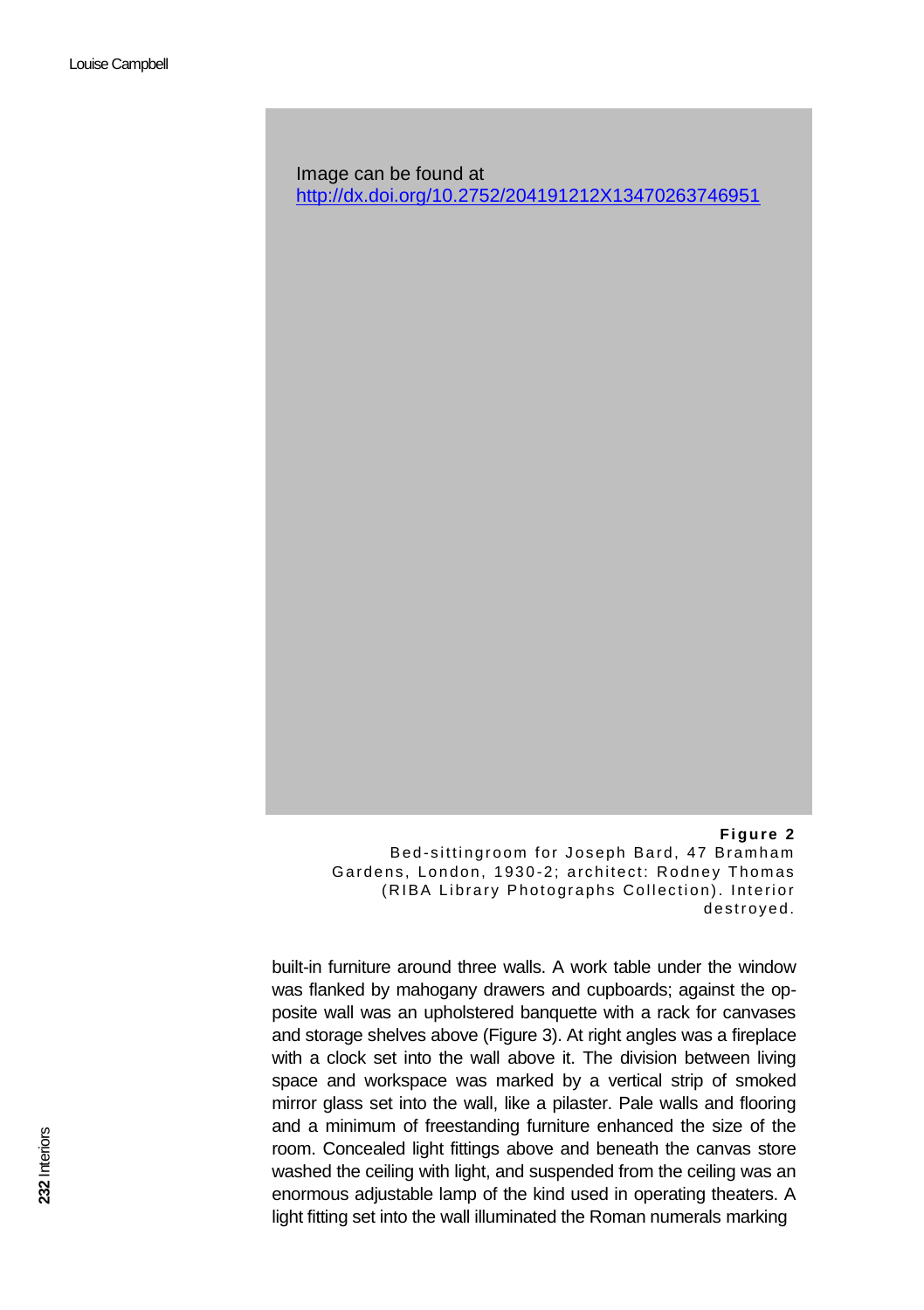#### **F i g u r e 3**

Studio for Eileen Agar, 47 Bramham Gardens, London, 1930-2; architect: Rodney Thomas (Architectural Press Archive/RIBA Library Photographs Collection). Interior destroyed. The clock and the plan-chest are in the Victoria & Albert Museum.

the hours cut out of a concave metal clockface; a frosted glass back-plate served to diffuse the light.

From this account, Agar's flat might appear orderly and functional, its compact nautical quality resembling the Minimum Flat shown by Wells Coates at the Dorland Hall exhibition of 1933, or the cabin-like flat created for Coates's own use in 1935 in the top floor of a preexisting building in Chelsea. Agar's environment suggested mobility and modernity, and a life unfettered by inherited furniture, dependent children, or resident partners (Darling 2008: 85). But alternative readings, suggesting other qualities, are possible. The light radiating from the circumference of the clock made it appear to float in front of the wall plane. A thin disc painted on the wall around it contributed to its unsettling quality; it resembled an eyeball, its iris formed by the clockface complementing the domed shape of the ceiling light, which appeared as a half-closed lid. Other features made this a mysterious interior: the reflections in the concave chromed surface of the clockface and the gray mirror glass, and the wave-like patterns of the veined, sea-green marble fireplace surround, the piece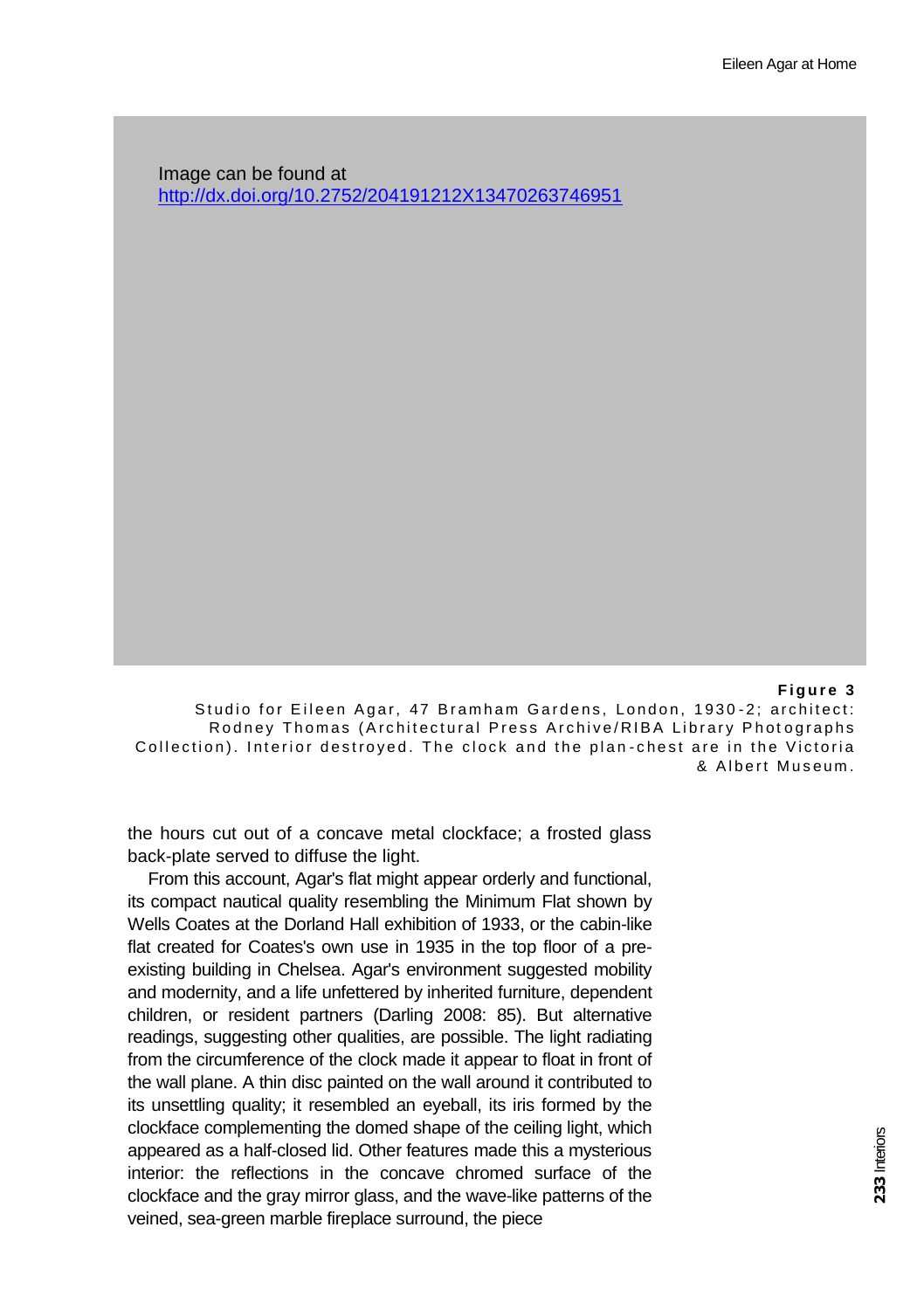selected by architect and client (Williams 1995: 49). Agar's bedroom was dominated by a giant wardrobe, a majestic mahogany quartercylinder occupying the corner of the room. The architectural character of this "room within a room," complete with an integral light fitting, was accentuated by an adjoining mirror that, in a series of sensuous curves, aligned the wardrobe with the curve-fronted dressing table in the opposite corner (Figure 4). Agar's dining room, which, like Bard's, was equipped with a curved, built-in seat, was presided over by a carved wooden figure, the relic of a saint acquired in Menton in 1929 that she called her "Household God" and later rechristened "The Golden Tooth" (Figure 5) (Simpson 2000: 17, 74).

Image can be found at <http://dx.doi.org/10.2752/204191212X13470263746951>

#### **Figure 4**

Bedroom for Eileen Agar, 47 Bramham Gardens, London, 1930-2; architect: Rodney Thomas (from: Duncan Miller, *Interior Decorating, 1937*). Interior destroyed. The wardrobe and corner cupboard are in the Victoria & Albert Museum.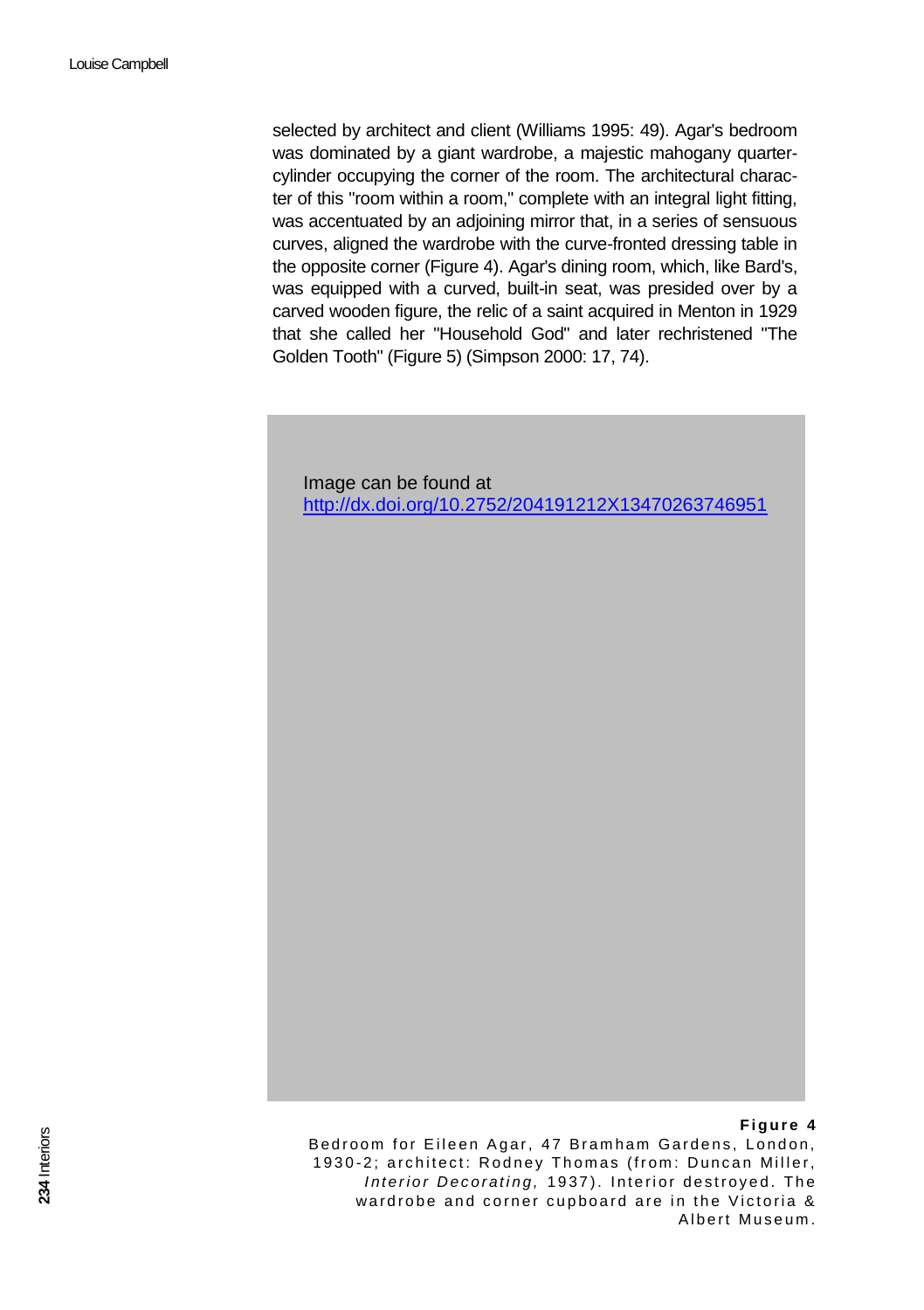#### **Figure 5**

Dining room for Eileen Agar, 47 Bramham Gardens, London, 1930-2; architect: Rodney Thomas (RIBA Library Photographs Collection). Interior destroyed.

# **A Playful Modernism**

The clean lines of Agar's studio flat in 1932 signaled a distinctively modern way of living. But, while its sparse decor echoed the critique of the over-furnished Victorian home voiced by journals like the *Architectural Review,* it differed markedly from the interiors created for other women of her generation and her class (Sparke 2008). Its industrial materials and references made an interesting contrast with the Art Deco interiors created by Oliver Hill and Betty Joel, interiors that were characterized in the early 1930s as frivolous and expensive in relation to the perceived economy and efficiency of modern design (VVoollcombe 1932). Historians have pointed to the artificial character of this polarity, suggesting that both writers and practitioners of modern design employed functionalism as a rhetorical device and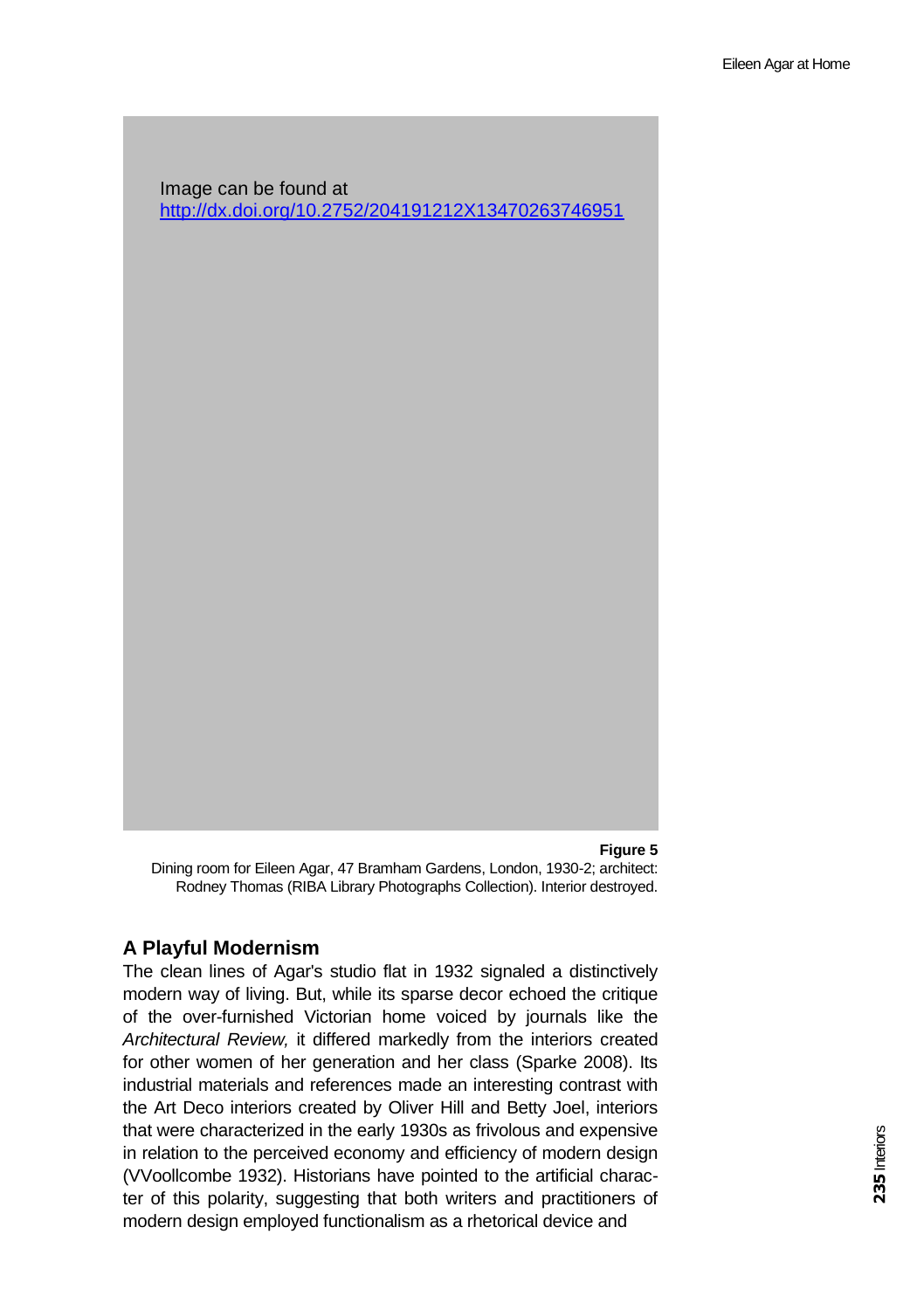not a descriptor (Benton 1990). Wells Coates's 1939 suggestion that architects should "plan for delight" alerts us to the playful aspects of Agar's flat, and to the fact that practicality was never entirely dominant in these interiors (Darling 2008: 85). It seems that Agar's flat was not especially cheap, with studio furniture custom-made in Honduras mahogany by the Army and Navy Stores (Williams 1995: 41).

Even in 1932, when Thomas finished work, the inventive character of the interiors at Bramham Gardens and the unconventional spatial arrangement of Agar's flat hint at the gamut of artistic activities and personal relationships accommodated there. Agar and Bard's flats sheltered a variety of connected and mutually enriching artistic and literary practices, rather in the way that the Taeuber-Arp house contained the studios of an abstract artist and a Surrealist sculptor. As in that house, male and female artist's workspaces were neatly stacked above each other and ultra-modern furniture happily coexisted with organic forms. During the 1930s, Agar exacerbated the playful element in these interiors, decorating the inside of the front door to suggest a face, with a letterbox as a mouth, a plaster hand the nose, and twisted ironwork forming eyes and hair. The original decor of the studio became encrusted with a dense, colorful mosaic of images. She described the process as follows:

Around the clock I made a huge collage of images — small drawings and postcards mostly. Other objects were constantly changing: drapes and sculpted plaster heads, textures, fabrics, stone and metal shapes — throughout the thirties my studio transformed itself, it seemed at the blink of an eye, one day suggesting Magritte, the next de Chirico ... I was collecting and storing ... surrounding myself with raw material which could be transmuted into paintings and objects ... the decor changed like sea-wrack cast up by the tide. (Agar 1988: 101)

The connection that Agar suggested between her physical environment and the art she made were registered in her painting of this period. The interest in transparency and post-Cubist complexity of space and form evident in Agar's *Movement in Space* of 1931 gave way in the years immediately following to an interest in mythology, in the layering of paint and other materials, and in strong color. Agar's seven-foot-wide painting, *The Autobiography of an Embryo* (Tate), in its original state around 1933 contained semi-geometric forms and shapes arranged in four rectangular panels in a frieze-like composition (Simpson 2000: 39). Round, oval, and elliptical shapes, and ones resembling cogwheels, dominated the composition. Agar subsequently reworked the painting and, although she retained the same format, the precision of the shapes and transparent overlays of paint gave way to greater figuration and more freely painted forms. The circular and oval motifs suggestive of wombs, eggs, uterine sacs, and eye sockets continue to dominate the painting;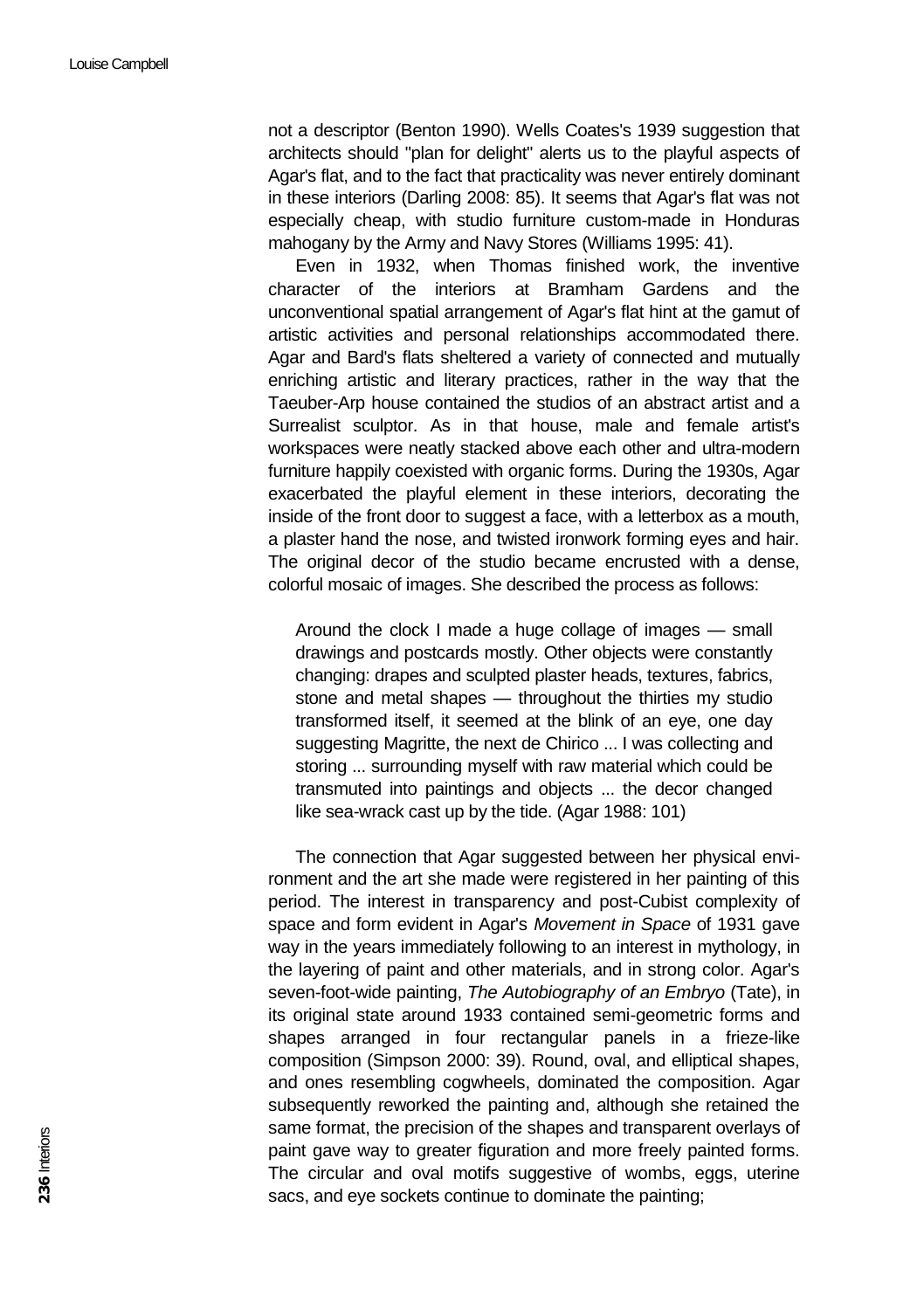clustered within and around these was a cornucopia of richly colored images from classical antiquity and the natural world — shells, sea horses, fish, birds, wings, stars, and an embryo-like creature — their exuberance contained by a pictorial grid. A.S. Byatt has observed percipiently of the canvas: "It is as though in the case of this artist the embryo she carries is an eye, which makes colour, and is also a pinhole camera opening on the dark" (Byatt 2004: 4). There is in the work an explicit connection between biological conception and the generation of visual images, something to which Agar alluded in an article in *The Island* in 1931 in which she praised the feminine type of imagination over the male: "the intellectual and rational conception of life has given way to a more miraculous creative interpretation, and artistic and imaginative life is under the sway of womb-magic" (Agar 1931: 102). By the late 1930s, however, artistic creativity had taken precedence over the interest in bearing children, something Agar later presented in terms of a personal decision (Courtney 1990: 35).

## **The Surrealist Studio**

It was to Agar's studio that Herbert Read and Roland Penrose, at the suggestion of Paul Nash, came looking for English artists to include in the International Surrealist Exhibition being planned in London for June 1936. The visit was apparently instrumental in Agar's identification as a Surrealist. Read compared Agar's flat to an "Aladdin's cave" (Courtney 1990: 55); David Gascoyne, who visited it later, described it as "a sort of grotto-bower, full of cunningly arranged objects" (Gascoyne 1991). Rather as Andre Breton had characterized Frida Kahlo as an exotic seductress and an intuitive Surrealist, Read and Penrose wrote of Agar as the possessor of "a highly sensitive imagination and a feminine clairvoyance" (Ades 1980: 37).

Agar contributed three paintings and five objects to the London exhibition. Although she did not exhibit *The Autobiography of an Embryo,* another canvas, *Quadriga,* representing four profiles of a horse's head, each overlaid by different configurations of lines and shapes, used a similar device of repeated silhouettes to convey accelerating movement and disintegration, and thus provide "an inside view of the quadriga's movement" (Robertson et al. 1986: 46). Agar also showed several "found" objects, and according to the catalog, contributed some "natural objects interpreted" and "Surrealist objects." Her work was included in the exhibition of Fantastic Art, Dada and Surrealism in New York in the winter of 1936-7, the Surrealist section of the Artists International Association in London in 1937, the International Exhibition of Surrealism in Tokyo in June 1937, Surrealist Objects and Poems in London in November 1937 (whose catalog illustrated Agar's *Angel of Anarchy* on the cover), and the International Surrealist exhibitions held in 1938 in Amsterdam and Paris. The publicity generated by the Surrealist exhibition in London, together with Agar's own striking beauty and her wealthy background, were to prove irresistibly attractive to journalists. Agar later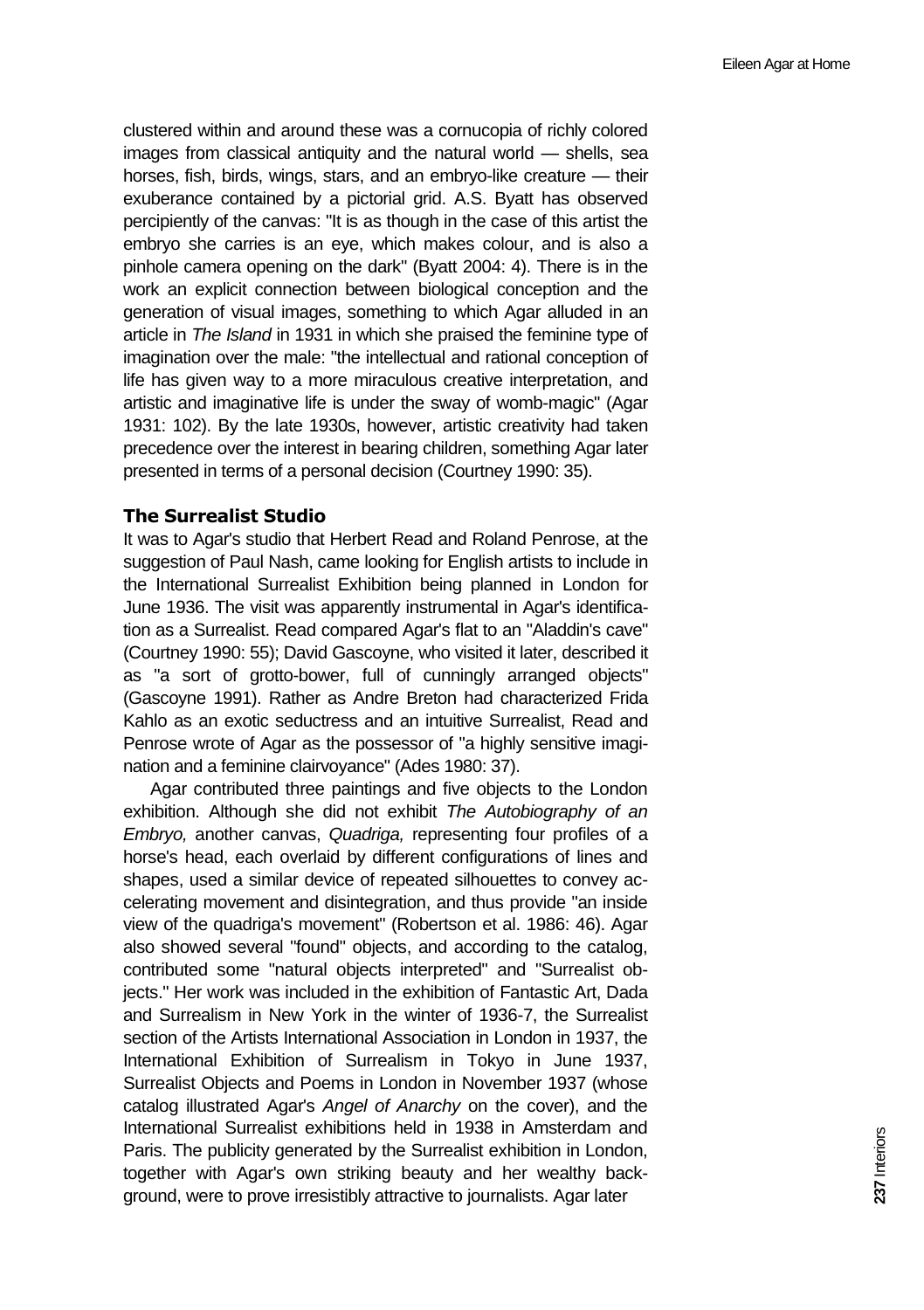conceded that being a Surrealist was an excellent way to get noticed as a painter and she was frequently photographed and interviewed in the press (von Joel 1989).

She exploited that publicity astutely in order to generate images of an existence that appeared almost a parody of that led by the young women featured in the society pages of the *Daily Sketch* or the *Sunday Express.* Photographs taken for publication recorded the state of the studio in the late 1930s, its previously pristine appearance transformed. In one, Agar is shown in the act of winding her clock, now embedded in a dense mosaic of images (Figure 6). According to a journalist in 1936, Agar's bathroom contained "a length of rope, a propeller, a chart and lifebelt, with a toy swan mounted on a Bath Oliver biscuit. The curtains are of fine fishing-net material" (Tate Gallery Archive). The bathroom sounds like a parody of the fantastic and glamorous rooms created at this time for society women, like Oliver Hill's all-glass bathroom for Lady Mount Temple (Powers 1989: 32). Although Agar's involvement in the decor of her flat invites comparison with the work of the professional decorator Syrie Maugham, who created private environments for female clients where personal identity rather than social status was paramount, the approach and the results achieved were very different (Sparke 2008: 83-4). Agar employed a collage-like approach and the effect was improvised and ephemeral rather than immaculately crafted and luxurious. The interiors that Thomas had designed were thus gradually reconfigured by Agar in a way that provided an extension of her practice as a Surrealist.

Image can be found at <http://dx.doi.org/10.2752/204191212X13470263746951>

#### **Fi gure 6**  Agar in studio with clock, late 1930s? (from: Agar 1988). Agar dates the photograph 1936; however, similar photographs were published in an article in The Bystander in 1940.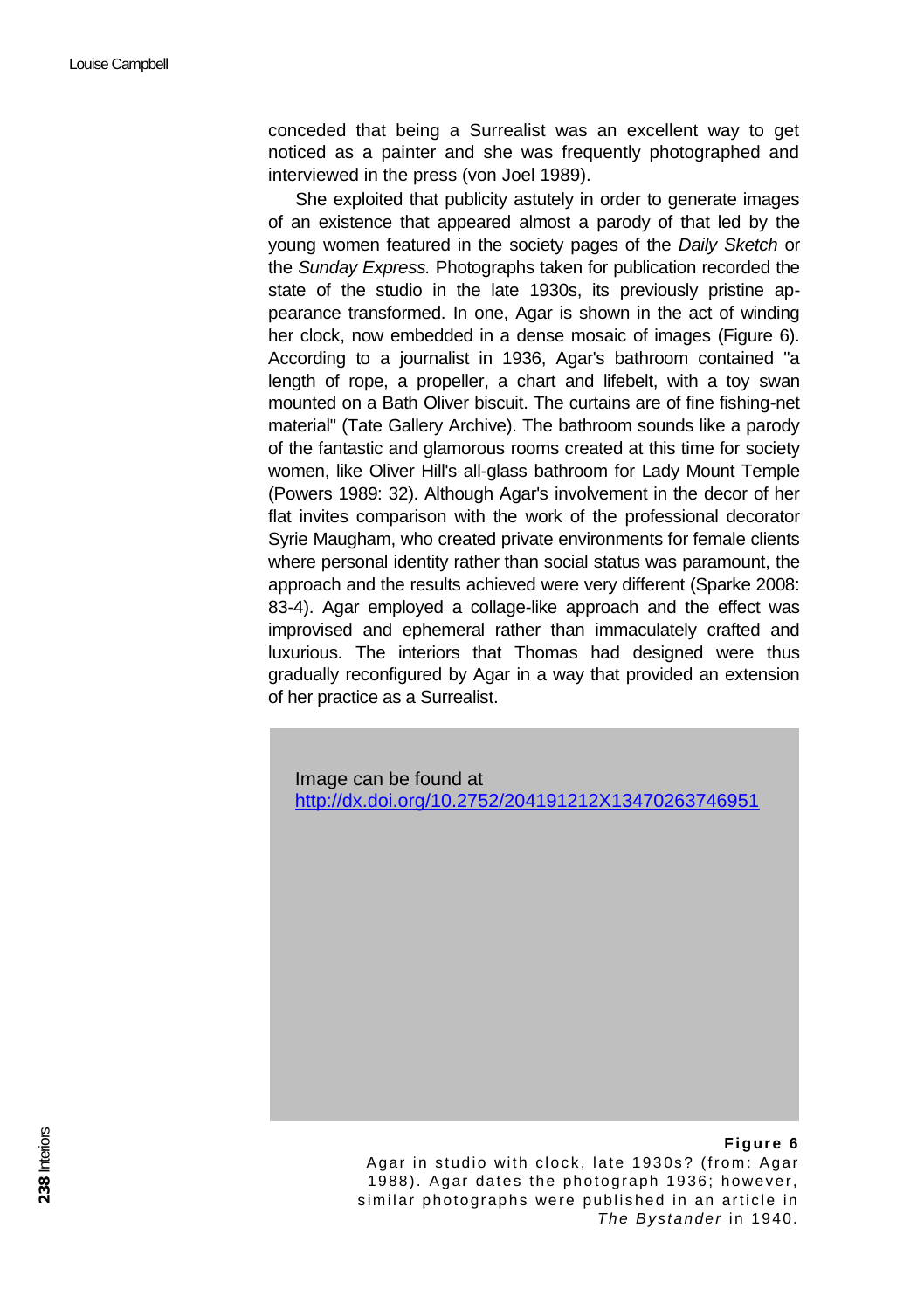## **Surrealism in Mayfair**

The development of Surrealism in the 1930s has been characterized as a movement in retreat from the public sphere (Suleiman 1994: 154). Suleiman draws attention to Andre Breton's reaction to the "June days" of 1936 in which — a few days before the opening of the Surrealist exhibition in London — French workers occupied the factories and took strike action to demand better conditions. While praising the spontaneity of their action, Breton (unlike Georges Bataille) refrained from advocating armed proletarian struggle. Suleiman underscores the anomalous position in which the Surrealists found themselves by 1936, isolated from the political left by aesthetic differences and their aversion to the strictures of socialist realism, ideologically opposed to the right but — ironically — finding support from enlightened bourgeois and aristocratic patrons like Charles and Marie-Laure de Noailles. In London, the Surrealists set out to entertain the public as a means of communicating ideas, something to which the English press responded with enthusiasm (O'Neill 2007: 98). At the opening of the London exhibition, Sheila Legge moved through the New Burlington Galleries as a personification of the Phantom of Sex Appeal, wearing a satin evening dress and elbowlength rubber gloves, her head covered with a mass of roses and ladybirds (an image derived from Dali's painting, *Three Young Surrealist Women Holding in Their Arms the Skins of an Orchestra)* to create an inexpressive fashionable mask. The extraordinary photographs of the Phantom standing among the pigeons of Trafalgar Square suggest that, if in France the focus of Surrealist activity had moved from the street to the salon, in England, where Surrealism attempted to infiltrate the spaces of everyday life, the reverse may actually have been the case (Suleiman 1994: 154; O'Neill 2007: 92).

Surrealism's engagement with haute couture, sometimes interpreted as a sign that the "historical moment of major innovation" had passed, in England assumed a different aspect (Belton 1991: 58). O'Neill highlights the significance of the 1936 exhibition as the occasion on which the relationship between Surrealist art and fashionable dress was reconfigured (O'Neill 2007: 78). Underpinning this process was the English public's close scrutiny of dress, voice, and manners as indicators of social class, and the liberating effect of the recent enfranchisement of young women.

Elsa Schiaparelli, who in 1927 established her Paris fashion business, opened a shop in London's Mayfair in 1933. The photograph of the exhibitors at the London Surrealist Exhibition of 1936 shows Agar wearing a pointed Schiaparelli hat, known as the "Mad Cap" (Figure 1). It begs the question of the significance of Surrealist fashion when worn by artists and not simply women of fashion (O'Neill 2007: 81). Agar placed particular emphasis on the elegant and distinctive dress of female Surrealists, which she regarded as a badge of membership of the group and a means of distinguishing themselves from the ostentatiously paint-spotted clothing of the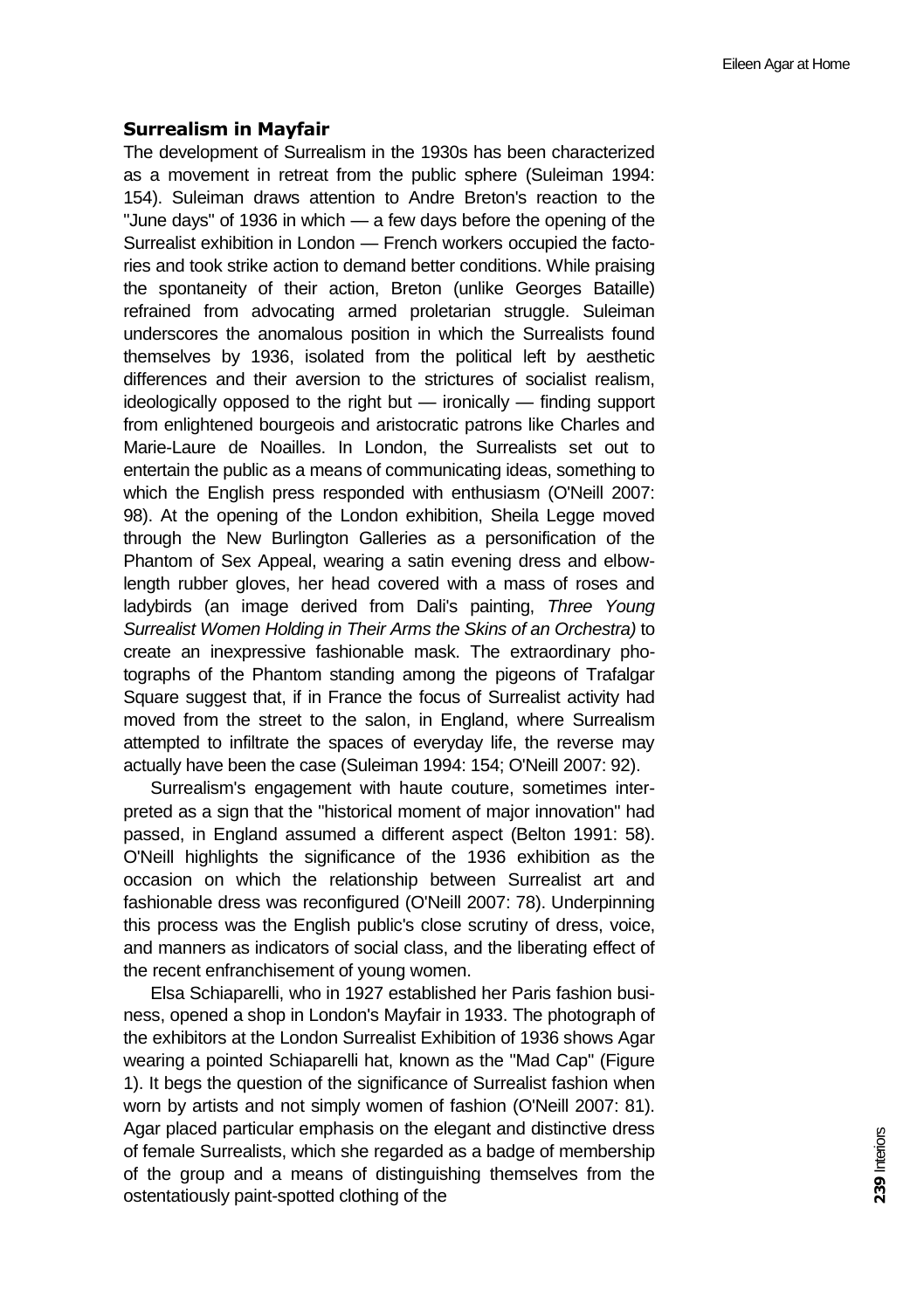professional woman painter: "the juxtaposition by us of a Schiaparelli dress and outrageous behaviour ... was simply carrying the ideas of Surrealism into public existence," she recalled (Agar 1988: 120). Dress had a still more personal significance for Agar. In the later 1930s, she devised a series of witty costumes and assemblages that supplied a subversive critique of the roles for which her mother had imagined her, as debutante, society bride, mother, hostess, and homemaker. She concocted her *Ceremonial Hat for Eating Bouillabaisse* in 1936 by inverting a cork dish used for serving bouillabaisse, which she found in St Tropez, and decorating it with a lobster tail, starfish, and seaweed; it was apparently inspired by the enormous and theatrical hats created for her mother before the First World War (Figure 7). At the midnight opening of the exhibition of Surrealist Objects and Poems at the London Gallery in 1937, Agar

Image can be found at <http://dx.doi.org/10.2752/204191212X13470263746951>

**Figure 7**  Agar wearing her *Ceremonial Hat for Eating Bouillabaisse*  with *The Hand of Fate,* 1936 (from: Agar 1988). The hat was remade by Agar in 1948 and is in the Victoria & Albert Museum.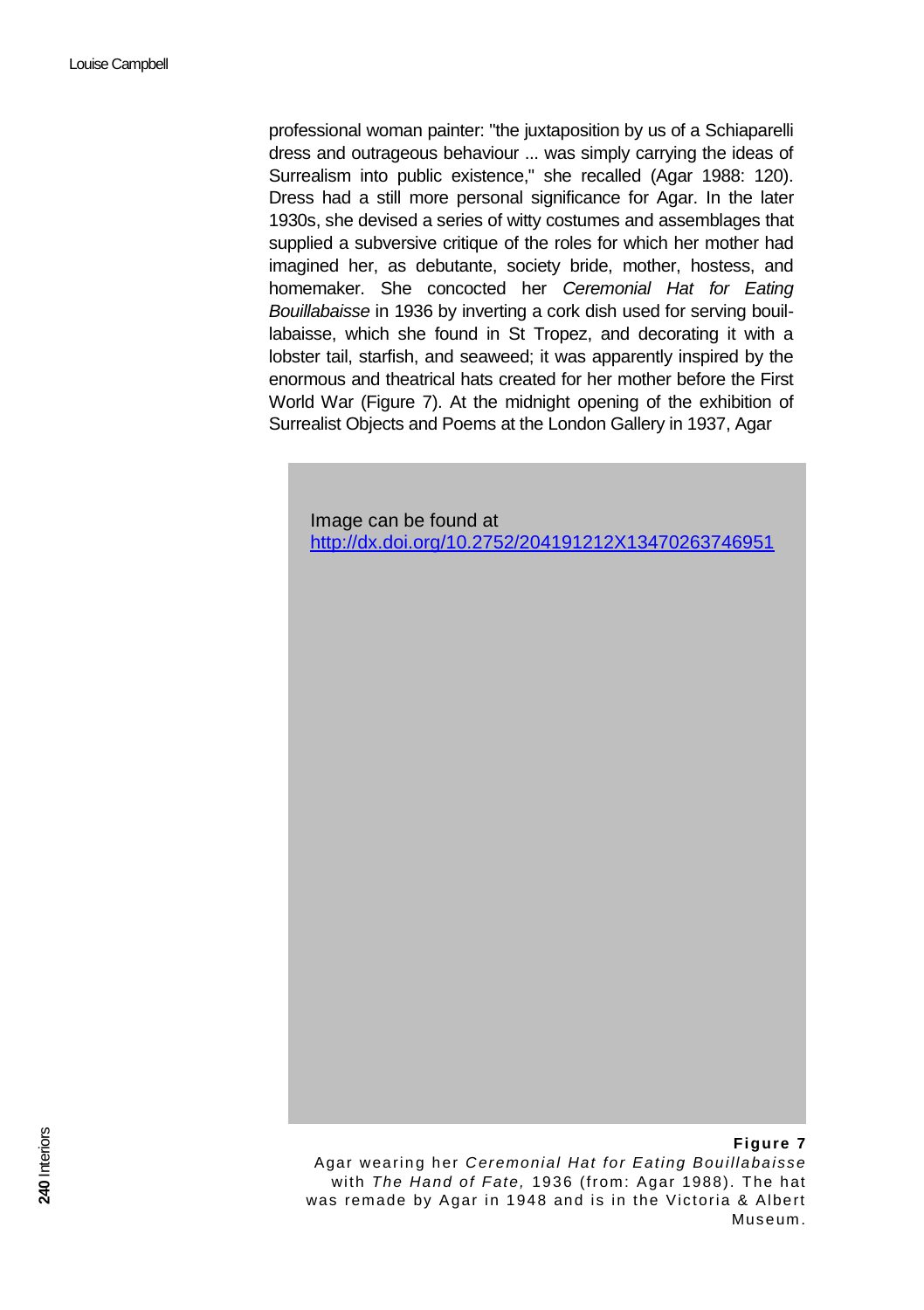wore gloves made of flesh-colored kid, with stitched-on red leather fingernails, designed by Schiaparelli in collaboration with Dail; an outrageous version of the gloves that English debutantes wore for formal occasions, these were later incorporated by Agar into another hat (now in the Victoria and Albert Museum). In 1937, for a dinner organized to bid farewell to the former Bauhaus teachers Gropius, Moholy-Nagy, and Breuer, who were leaving England to work in the United States, Agar devised a menu that included pink potatoes, "toasted soprano savory," and "crème passionnelle." The meal was "served on a ping-pong table spread with enormous linen napkins ... inherited from her mother's family"; she scattered "strange objects" among the dishes and devised an elaborate centerpiece using a pedal-operated fretsaw, decorated with crackers, fruit, and flowers (Mallin 1991: 222) (Figure 8).

Image can be found at <http://dx.doi.org/10.2752/204191212X13470263746951>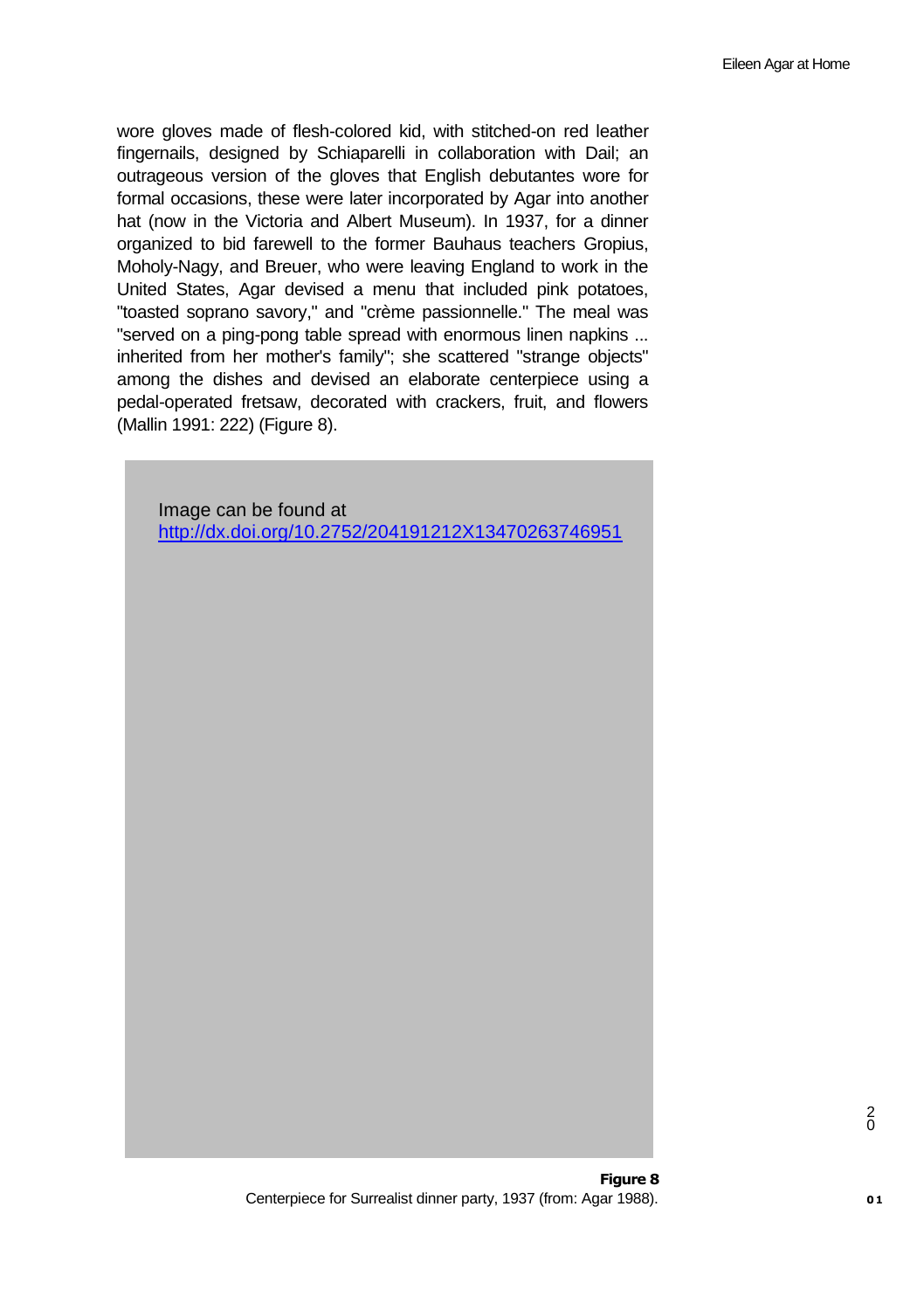## **Household Goods and Household Gods**

The legacy of the nineteenth-century domestic interior as a place of refuge, a safe haven from the pressures of public life, and a family stronghold, was one that interwar writers and artists found deeply distasteful (Light 1991). One of Agar's exhibits at the 1936 exhibition was apparently "a black paper-covered box, fur-lined, the size of a dolls' house [entitled] The entrance to the Underworld, suggesting that the home was a domain of hidden secrets and suppressed desires (Tate Gallery Archive). Like Victorian architecture, Victorian bric-a-brac was associated in the 1930s with acquisitiveness and sham (Bertram 1938: pls 40-1). But, although the simple modern interior was often presented as an admirable alternative to the cluttered homes of the past, individuals like Paul Nash drew attention to the enduring power of curious objects, rich patterns, and unexpected juxtapositions. Nash's article "Surrealism in Interior Decoration," published in 1936, discussed the suggestive qualities of objects in domestic interiors, including Agar's dining room, presided over by the figure of her "Household God." Nash called it "a disquieting figure, but somehow welcome in this interior." He described the "infinite, strange beauties" of tree veneers in relation to the walnut dining table: "dramatic oppositions, subtle changes from harsh to smooth — the sense of touch, now, becomes more acutely alive" (Nash 1936: 11). The article included a photograph of the dining table (Figure 9). The presence of three glasses on the table, placed beside a knot of rope, under the gaze of the "Household God," introduced a further, private dimension of surveillance and desire, a veiled reference to the tensions generated by the affair that Agar had been conducting with Nash. By 1936, it had become clear that their relationship had to be conducted clandestinely to avoid destroying Nash's marriage and Agar's partnership with Bard; it was at this time that Nash dubbed Agar's wardrobe "Fortress Agar," suggesting that she concealed her other lovers from sight within its depths (Agar 1988: 164).

Read and Penrose's identification of Agar as a clairvoyant has intriguing parallels with the characterization of Frida Kahlo by Andre Breton as an exotic seductress and subsequent analyses of Leonora Carrington's *Self-portrait* of c. 1937-8 as a "metaphor of originary female creativity" (Orenstein in Belton 1991: 52). At first glance, a photograph of Agar's studio showing the artist seated at her work table, surveyed by her cat, appears to reinforce the impression of a sorceress in her lair. However, the photograph — for which Agar posed carefully and which she included in her autobiography shows the artist's arms and face flooded with light, touching a giant plaster hand with the gesture of a creator, Pygmalion-fashion (Agar 1988: fig. 10a). Agar's engagement with photography provided a helpful corrective to her characterization as an intuitive Surrealist, suggesting a determined grip upon both her artistic direction and her own image. Agar's power as creator and her status as artistic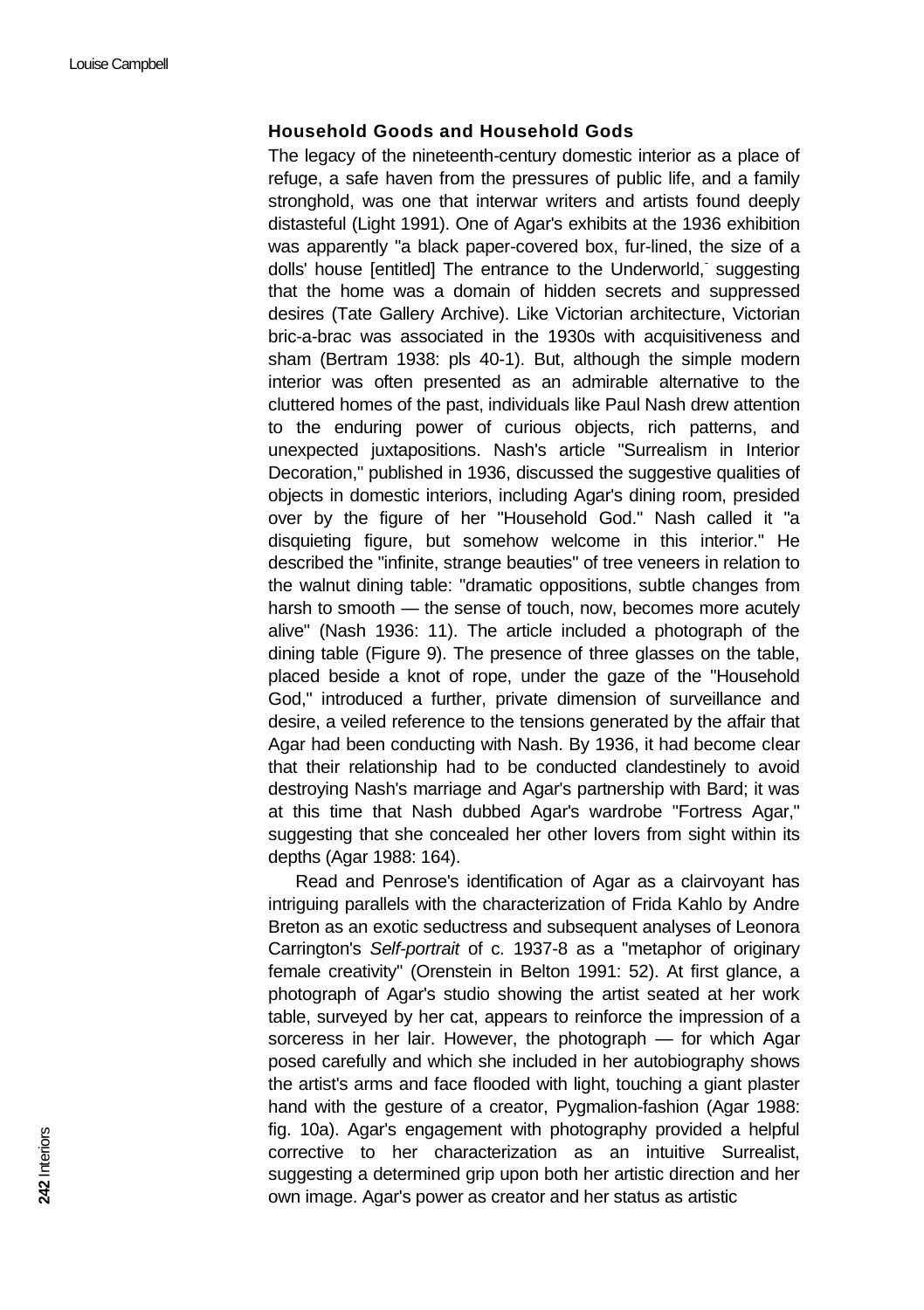#### **Figure 9**

"Surrealism in Interior Decoration": walnut veneer table, Bramham Gardens, 1936 (from: *Decoration,* 1936).

agent rather than as subject were underlined by the photographs that she took at about the same time of her young nephew Julian Mackintosh in the studio, wearing two plaster hands (Tate Gallery Archive, 3.42.1).

Agar had been taking photographs since she was given her first camera at the age of sixteen (Simpson 2000: 27). During the summer of 1935 in Swanage, where Helen Muspratt was experimenting with solarized photographs, Agar became interested in more experimental approaches to photography. Paul Nash, whom she met there, was exploring the potential of the photograph for recording unexpected juxtapositions of the natural and manmade. She and Nash photographed the shell- and pebble-encrusted anchor chain the "bird-snake" renamed by Nash the *Seashore Monster* and featured in his photocollage illustrated in the *Architectural Review* in 1936 (Walker 2007: 46). On a visit to Brittany the following year, Agar bought a Rolleiflex camera in order to take photographs of the extraordinary rock formations at Ploumanac'h (Walker 2007: 52-72). The same year she began a witty exchange of images with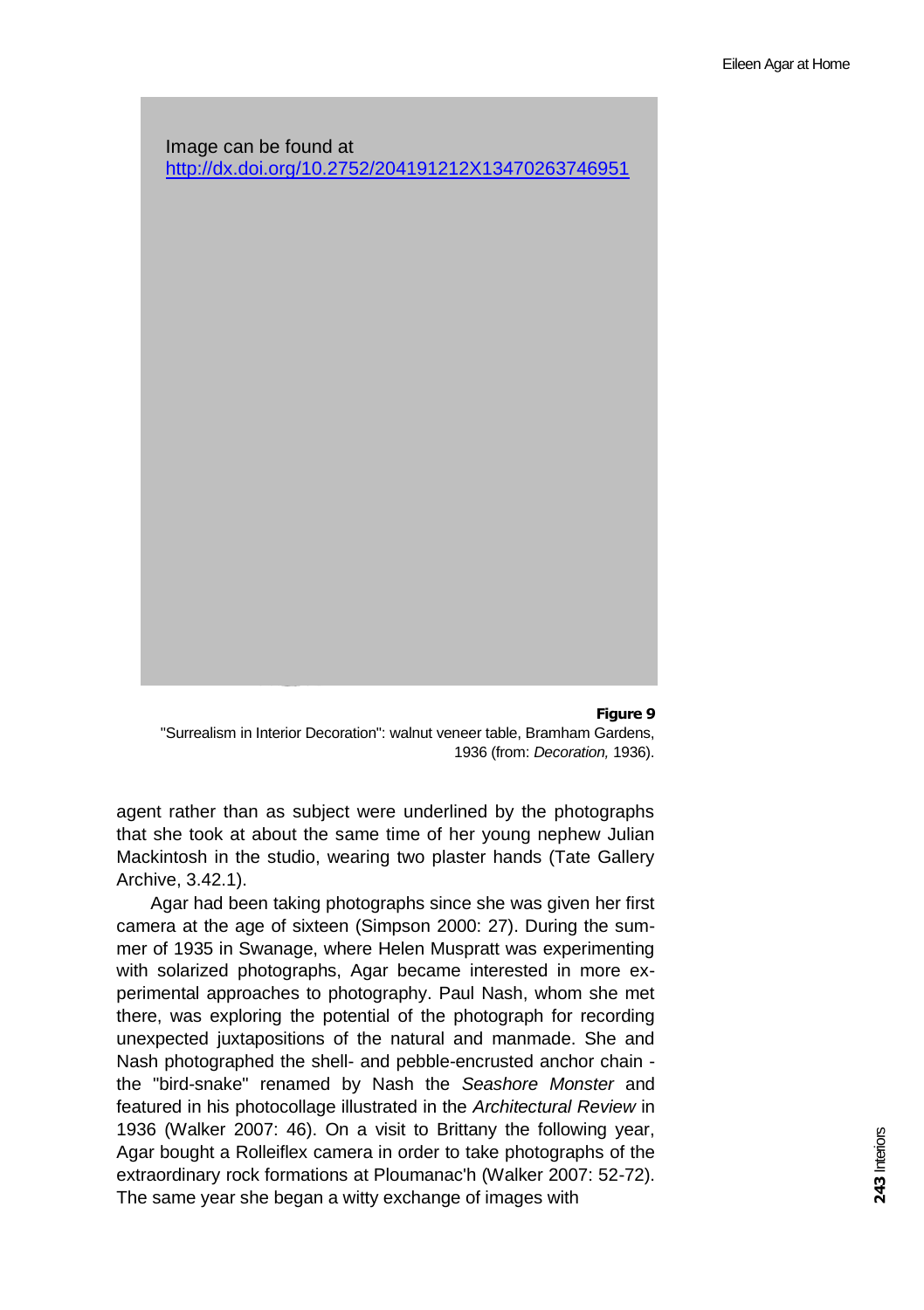her friend, the photographer Lee Miller. Miller photographed Agar outside Brighton Pavilion, her shadow cast onto a column. Remy observes: "The shadow, deformed by the undulation of the column, reveals a non-existent pregnancy, while the excrescence at the level of the abdomen, the shadow of part of the camera she was carrying, is a no less non-existent penis" (Remy 1999: 144). Agar made a portrait drawing of Lee Miller in 1937 which she embellished with a collaged flower, and reworked and modified her own image. She superimposed sinuous lines, hands, discs, and stars upon a 1937 photograph taken by Bard of her dancing naked on a holiday in the South of France holding a sheet of transparent plastic in order to create a highly eroticized image, *Ladybird,* and in 1943 gave Miller a photograph of herself as a wide-eyed ingenue that she had reworked with elements of collage (Simpson 2000: 81).

Just as her dress satirized that of women in fashionable society, Agar's environment rebutted the values of her parents and her class, privileging compact living over home and inherited possessions, artistic creativity and sexual freedom over conventional ties of marriage and children. Conceived in the early 1930s as an alternative to the over-furnished bourgeois home, Agar's studio flat, later repainted in terracotta and blue, with a layer of images and objects overwhelming the original decor, provided an amusing contrast both with the lush all-white and all-cream interiors of Syrie Maugham and Oliver Hill, and also with the more austerely rational approach of Wells Coates. As customized by the artist, Agar's flat became an ironic riposte to both the fashionable interior and the modernist interior, a place of emotional encounter and a stage for Surrealist sociability as well as for creation.

# **Conclusion**

Read's essay "Why the English Have No Taste," written in 1935 in the aftermath of his conversion to the ideas of the Bauhaus and the publication of his book *Art and Industry,* suggested that the English did not "exercise those faculties of sensibility and selection which make for good taste" (Read 1935, 1938). It was a piece designed to provoke reactions. No doubt Read relished the irony that this anticapitalist squib appeared in *Minotaure,* described by Suleiman as "a luxurious apolitical magazine destined for a wealthy public," financed by Edward James (Suleiman 1994: 149). By 1938, when it was reprinted in England, the essay assumed a slightly different significance. Eileen Agar and Leonora Carrington had emerged to join Roland Penrose and Edward James as key members of the Surrealist group; the wealth of all four individuals derived from the business or industrial enterprise of their parents. To Read in the late 1930s Agar's habitat appeared a marvelous place, its subversive quality deriving from the artistry of its occupant. Read's appreciation of her work and her environment may have been enhanced by her identity as the daughter of a wealthy entrepreneur. It may have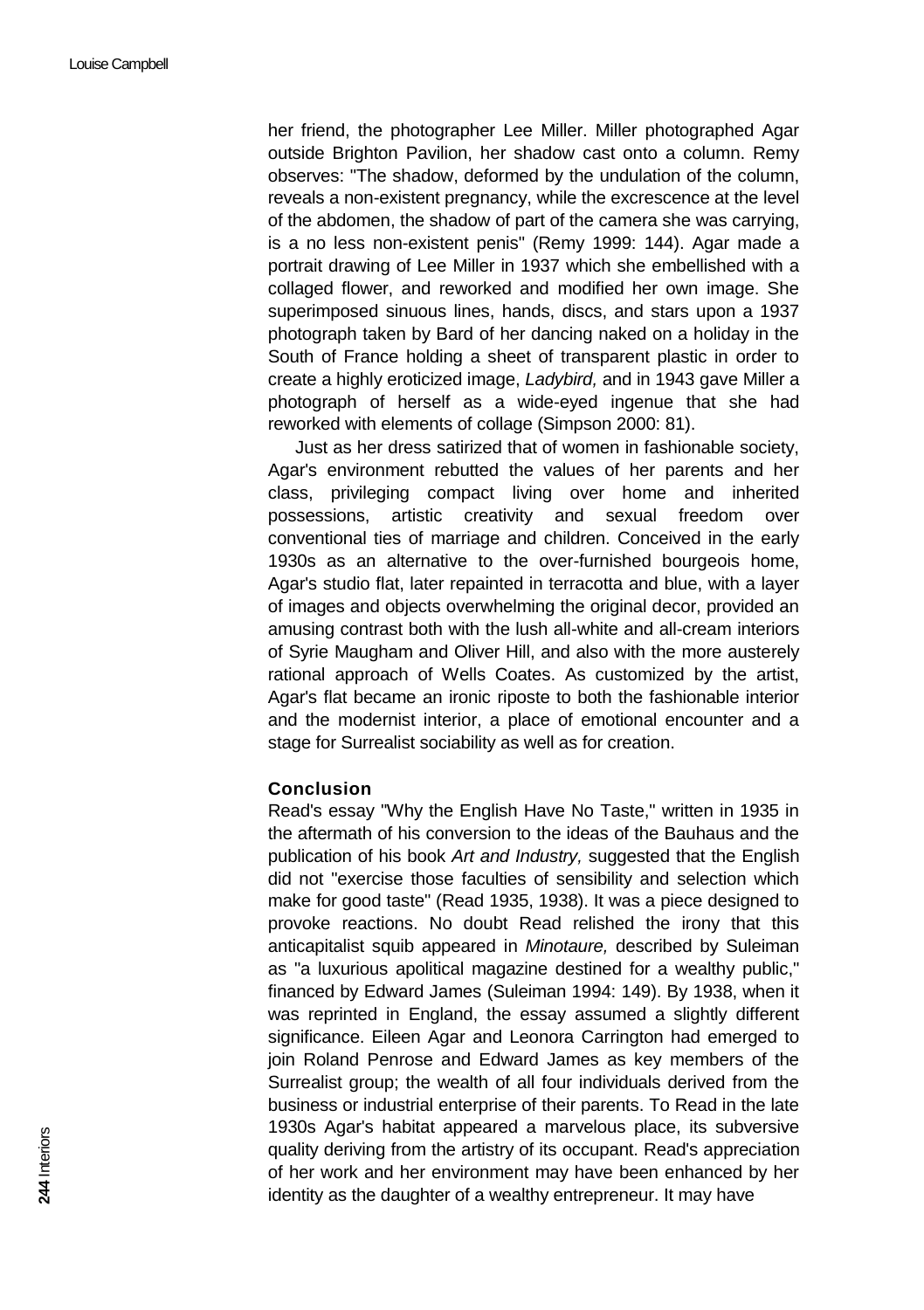seemed to Read appropriate that the wealth and creative energy of the children of English capitalists should be used to underwrite Surrealism, dedicated to excavating repressed instincts and deadened sensibilities, and to the practice of art of a non-utilitarian kind, intended not to encourage manufactures (which, as he pointed out, was the rationale behind the foundation of English museums in the nineteenth century) but to counter the damaging effects of industrial society upon the psyche of the individual.

# **References**

- Ades, D. 1980. "Notes on Two Women Surrealist Painters: Eileen Agar and Ithell Colquhoun." *Oxford Art Journal,* 3(1): 36-42.
- Agar, E. 1931. "Religion and the Artistic Imagination." *The Island,*  4: 102.
- Agar, E. 1988. *A Look at My Life.* London: Methuen.
- Alison, J. (ed.). 2010. *The Surreal House.* New Haven, CT and London: Yale University Press.
- Belton, R.J. 1991. "Speaking with Forked Tongues: 'Male' Discourse in 'Female' Surrealism?" In M.A. Caws, R. Kuenzli, and G. Raaberg (eds), *Surrealism and Women.* Cambridge, MA: MIT Press.
- Benton, T. 1990. "The Myth of Function." In P. Greenhalgh (ed.), *Modernism in Design.* London: Reaktion Books.
- Bertram, A. 1938. *Design.* West Drayton: Penguin Books.
- Byatt, A.S. 2004. "An Imaginative Playfulness." In *Eileen Agar 1899- 1991. An Imaginative Playfulness.* London: Redfern Gallery.
- Coleby, N. (ed.). 1998. *A Surreal Life. Edward James 1907-1984.* Brighton: Brighton Museum and Art Gallery.
- Courtney, C. 1990. "Interview with Eileen Agar." National Sound Archive/Tate Gallery Archive, NA 976 AB.
- Darling, E. 2008. "Wells Coates: Maker of Modern British Architecture." *Architectural Review,* 224(9): 82-7.
- Deepwell, K. 2010. *Women Artists between the Wars.*  Manchester: Manchester University Press.
- Delorme, J.-C. 1987. *Les villas d'artistes a Paris. De Louis SOe a Le Corbusier.* Paris: Les Editions de Paris.
- Derouet, C. 1987. "'Paolo' Arp et 'Francesca' Taeuber: un couple d'artistes indissociables." *Melusine,* 9: 167-73.
- Fijalkowski, K. 2005. "'Lin salon au fond d'un lac.' The Domestic Spaces of Surrealism." In T. Mical (ed.), *Surrealism and Architecture.* London and New York: Routledge.
- Gascoyne, D. 1991. "Eileen Agar." Obituary, *Independent* (September 19).
- Havinden, M., Hollis, R., Simpson, A. and Strang, A.. 2003. *Ashley Havinden. Advertising and the Artist.* Edinburgh: National Galleries of Scotland.
- Jaeger, C.C. 2007. "Sophie Taeuber, les rythmes de l'espace." In *Sophie Taeuber: Rythmes plastiques, realites architecturales.*  Clamart: Fondation Arp.